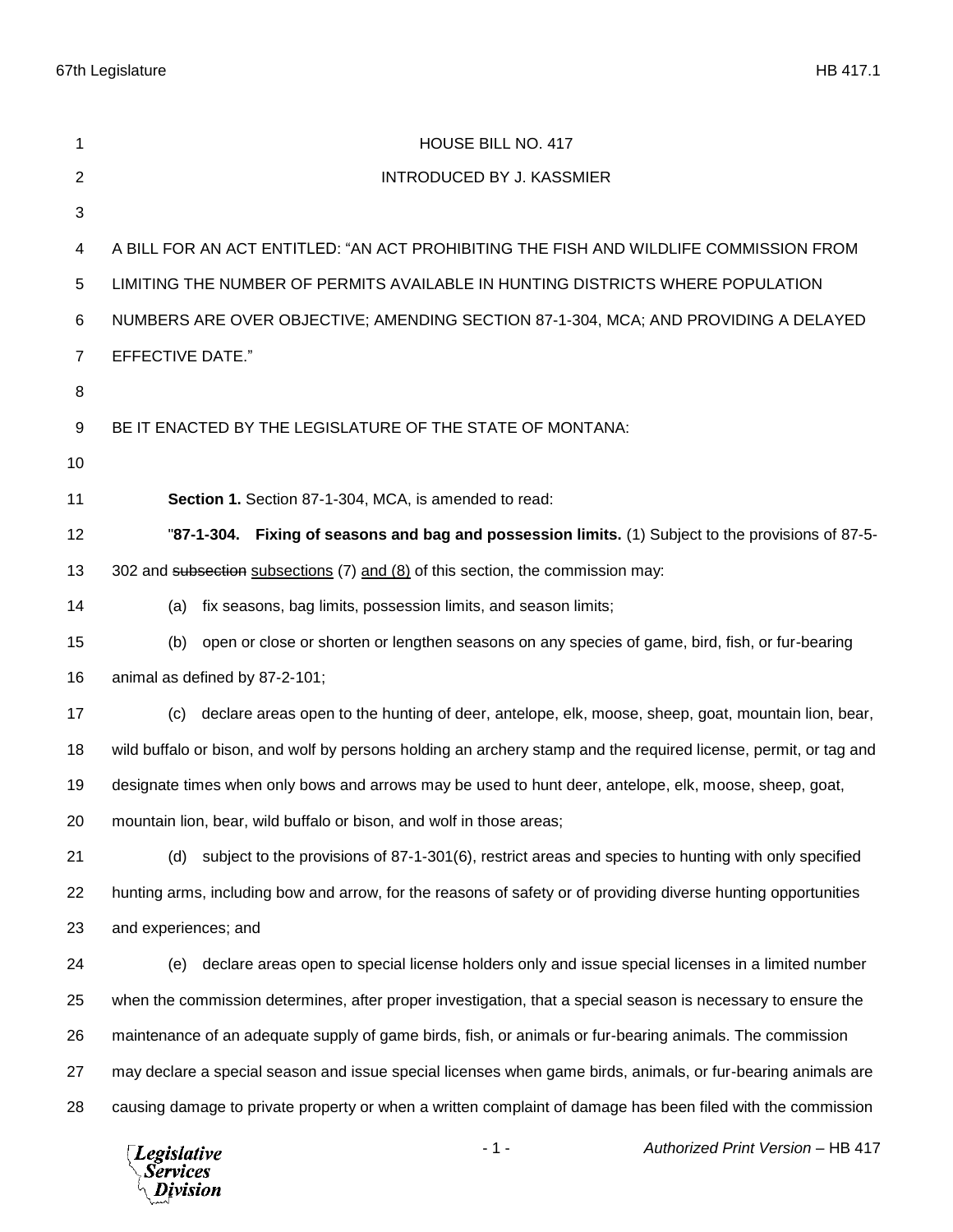## 67th Legislature HB 417.1

 by the owner of that property. In determining to whom special licenses must be issued, the commission may, when more applications are received than the number of animals to be killed, award permits to those chosen under a drawing system. The procedures used for awarding the permits from the drawing system must be determined by the commission. (2) The commission may adopt rules governing the use of livestock and vehicles by archers during special archery seasons. (3) Subject to the provisions of 87-5-302 and subsection (7) of this section, the commission may divide the state into fish and game districts and create fish, game, or fur-bearing animal districts throughout the state. The commission may declare a closed season for hunting, fishing, or trapping in any of those districts and later may open those districts to hunting, fishing, or trapping. (4) The commission may declare a closed season on any species of game, fish, game birds, or fur- bearing animals threatened with undue depletion from any cause. The commission may close any area or district of any stream, public lake, or public water or portions thereof to hunting, trapping, or fishing for limited periods of time when necessary to protect a recently stocked area, district, water, spawning waters, spawn- taking waters, or spawn-taking stations or to prevent the undue depletion of fish, game, fur-bearing animals, game birds, and nongame birds. The commission may open the area or district upon consent of a majority of the property owners affected. (5) The commission may authorize the director to open or close any special season upon 12 hours' notice to the public.

 (6) The commission may declare certain fishing waters closed to fishing except by persons under 15 years of age. The purpose of this subsection is to provide suitable fishing waters for the exclusive use and enjoyment of juveniles under 15 years of age, at times and in areas the commission in its discretion considers advisable and consistent with its policies relating to fishing.

(7) In an area immediately adjacent to a national park, the commission may not:

(a) prohibit the hunting or trapping of wolves; or

(b) close the area to wolf hunting or trapping unless a wolf harvest quota established by the

commission for that area has been met.

(8) The commission may not limit the number of permits available for a species in a hunting district